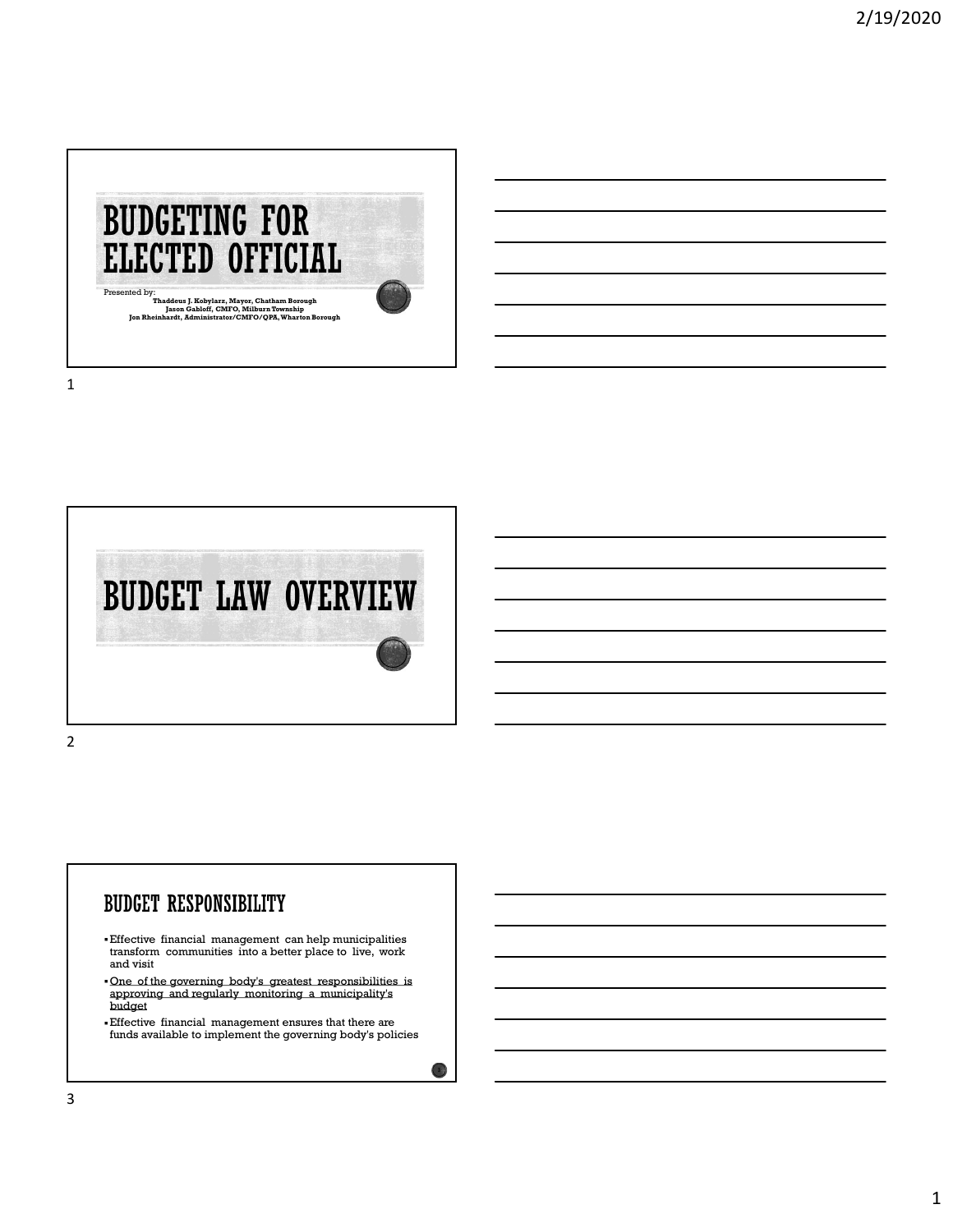







- Planning (past, present, future)
- Control
- Accountability
- Fiscal Responsibility
- Fiscal Accountability
- Transparency
- Local Officials must vigilantly focus on the "long term" economic welfare of their community

 $\epsilon$  )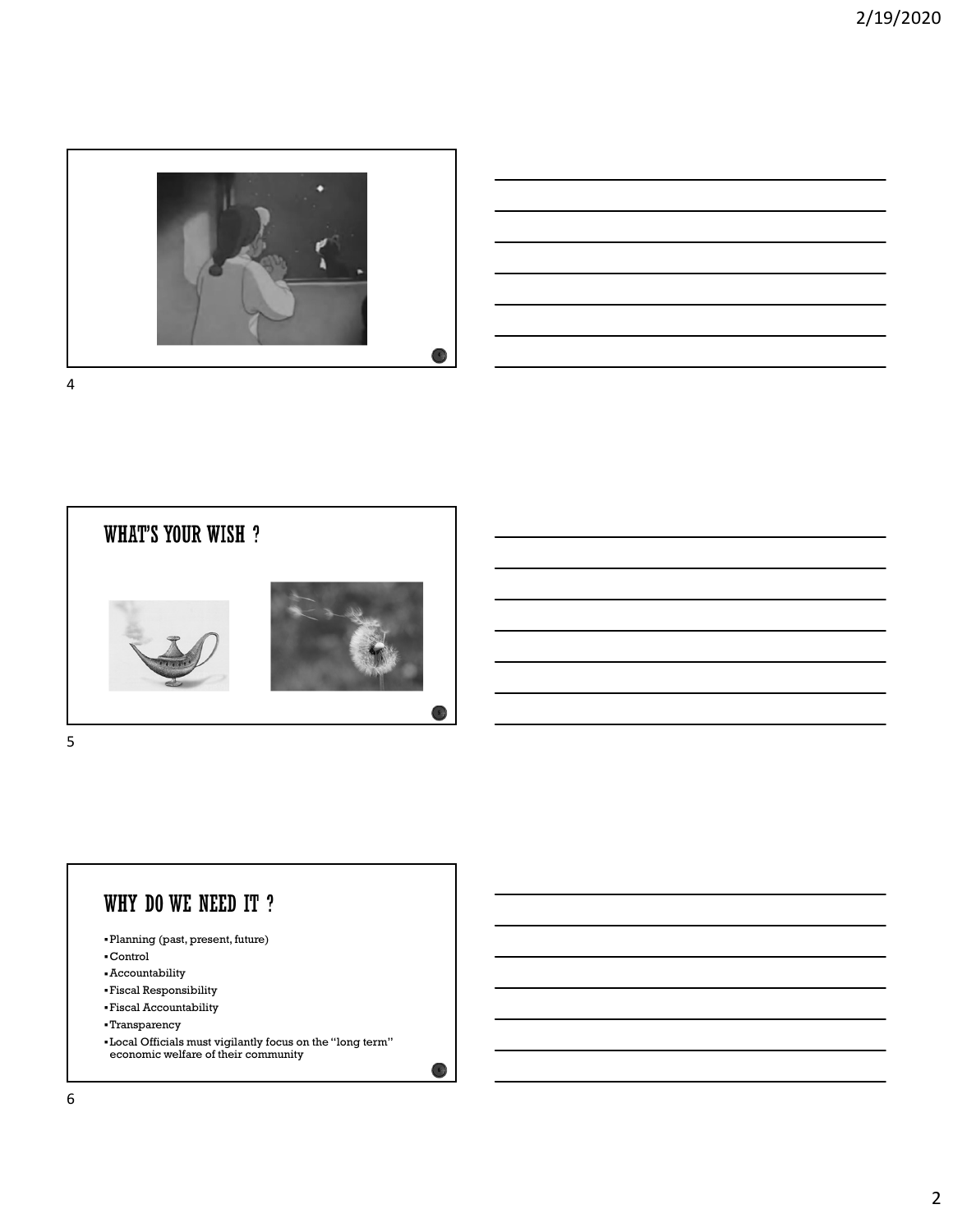►First things first

- ►A statement of general budget policy should be included with budget forms
	- $\blacktriangleright$  advise the departments what the expectations are
	-
- minimized. Also sets the tone early on in the process.
- STABLISHING BUDGET POLICY<br>
First things first<br>
First things first<br>
Natatement of general budget policy should be included<br>
with budget forms<br>
<br>
<br>
when policies are known at the outset misunderstandings are<br>
<br>
When policie ►Budget preparation represents difficult policy decisions not just simple dollar decisions

7

WHAT IS YOUR STORY? HOW DO YOU SELL YOUR PROGRAMS SEE SAMPLE OF HOW TO TELL STORY ON NEXT FEW SLIDES

WHAT ARE YOU TRYING TO GET ACROSS TO YOUR RESIDENTS? HOW TRANSPARENT ARE YOU?

8 and 2010 and 2010 and 2010 and 2010 and 2010 and 2010 and 2010 and 2010 and 2010 and 2010 and 2010 and 2010





 $\overline{1}$ 

 $\bullet$  )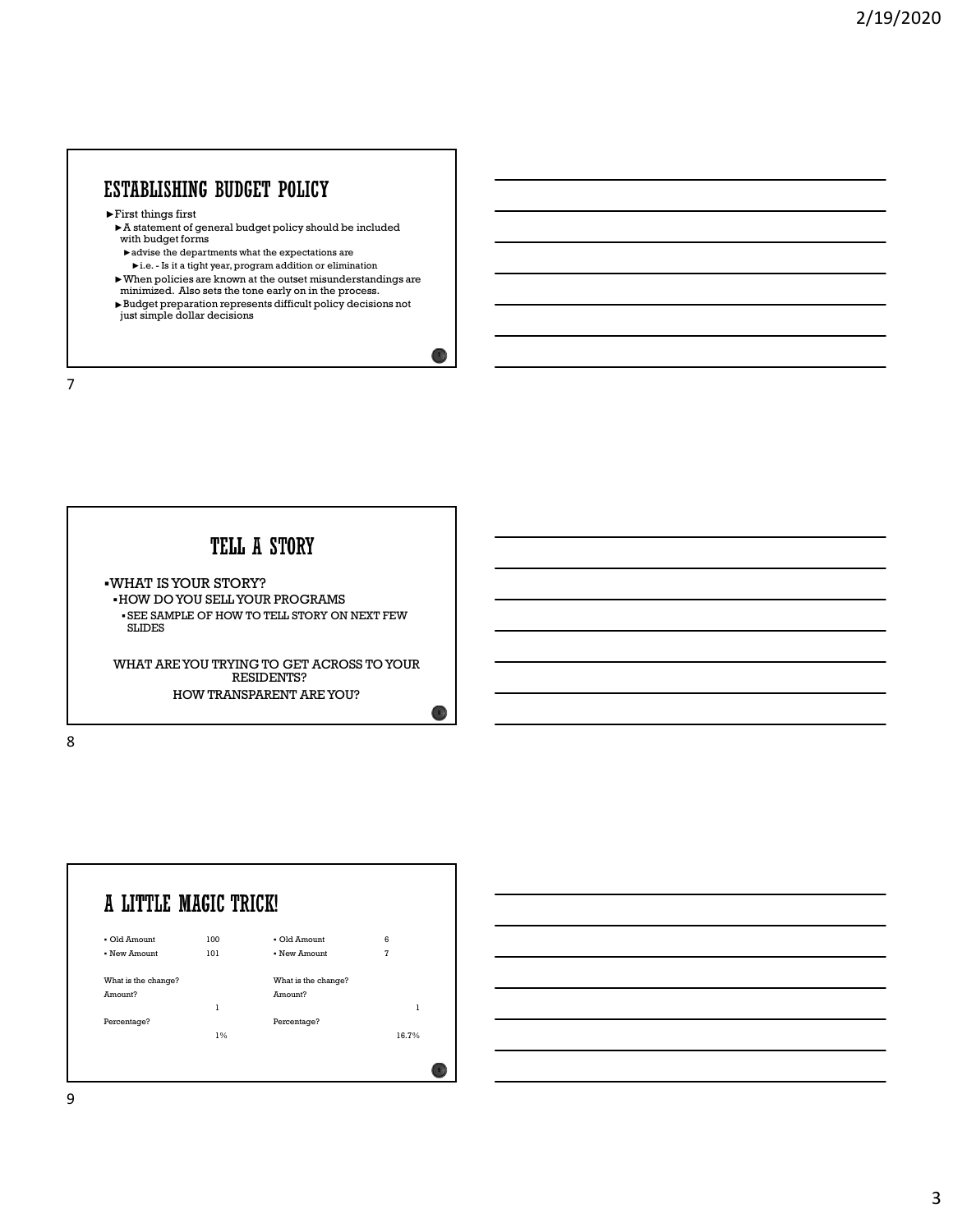## FACT VS. MYTH

- How much did sales tax go up in New Jersey?
- How much did the State return to Local Governments in the 2007 & 2008 Budgets? What is the Governor's Promise with A-1 & S-20? Did you really think you will get 20% of your taxes back?

 $10<sup>3</sup>$ 

11

 $12)$ 

Read between the lines to get the real answer?

10

#### **BELIEVE IT OR NOT**

- What would happen if a local budget increased by 16.7%
- How is it that the State of New Jersey can pass along a 16.7% increase and almost all of the residents believe it is only a 1% increase.
- Smoke, Mirrors and good marketing is how they can do it.

11

#### STATUTORY REFERENCES

N.J.S.A. 40A:2 Local Bond Law N.J.S.A. 40A:4 Local Budget Law N.J.S.A. 40A:5 Local Fiscal Affairs Law **Law Law** N.J.S.A 40A:11 Local Public Contracts Law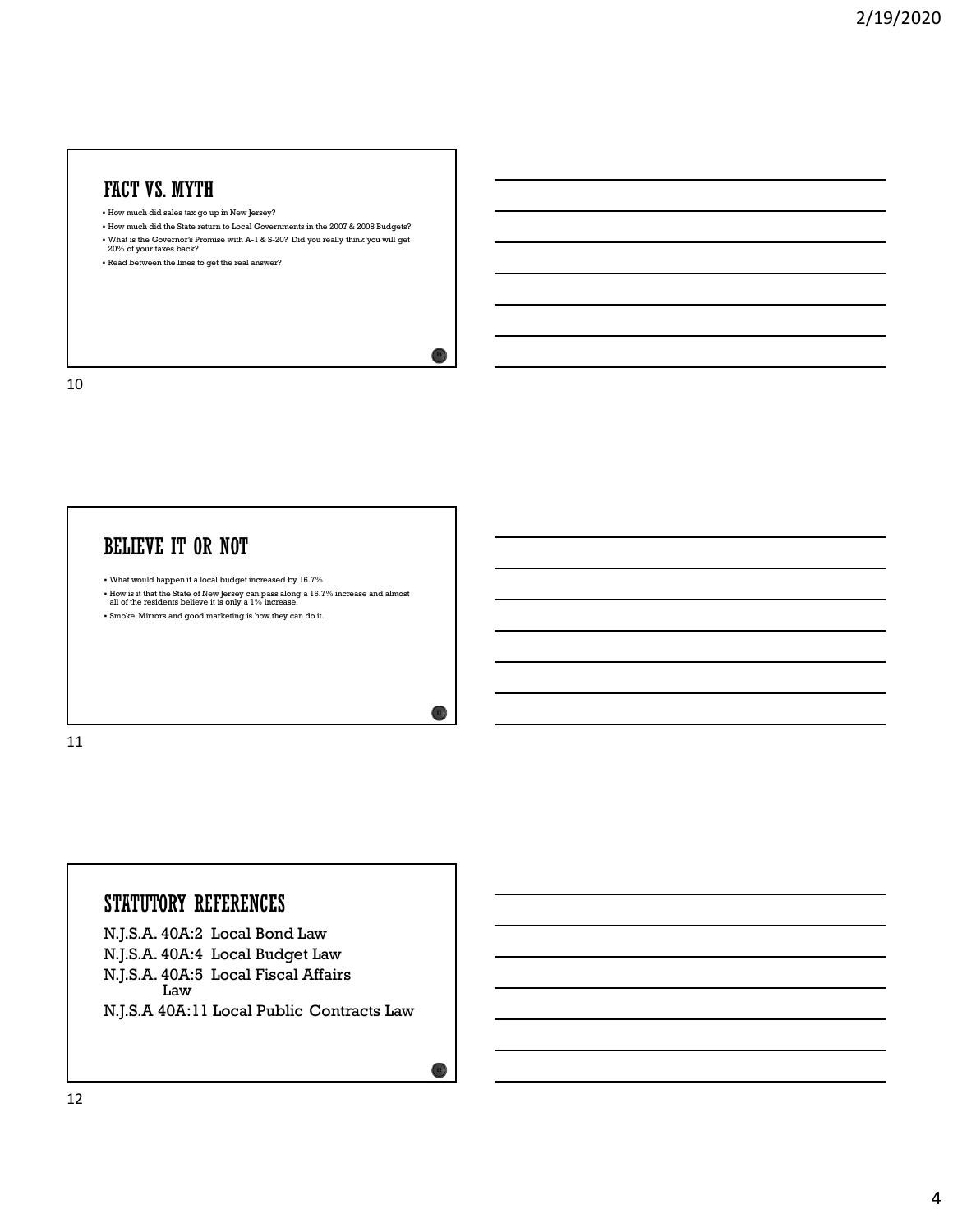# WHAT IS A LINE ITEM BUDGET?

- In New Jersey, each appropriation must be categorized between "Salaries & Wages" and "Other Expenses"
- This is the level of detail required when preparing the State Budget Document
- This is the format for the publicized budget
- However, local units typically break their budgets down into greater detail for internal tracking purposes

13

Г

| BUDGET CALENDAR (MUNICIPAL)                                                      |                       |                |    |  |
|----------------------------------------------------------------------------------|-----------------------|----------------|----|--|
| Action Taken                                                                     | Earliest<br>Date      | Latest<br>Date |    |  |
| <b>Budget Introduction</b>                                                       | Jan 1                 | Feb 10         |    |  |
| Filing Introduced<br>Budget with the DLGS                                        | 3 Days after Approval |                |    |  |
| <b>Budget Publication</b><br>(10 days prior to Adoption)                         | Jan 1                 | <b>Mar 10</b>  |    |  |
| <b>Budget Hearing (at least</b><br>28 days after Introduction)                   | Jan <sub>30</sub>     | <b>Mar 20</b>  |    |  |
| <b>Budget Adoption</b>                                                           | <b>Jan 30</b>         | Mar 20         |    |  |
| A budget cannot be introduced until the Annual Financial<br>Statements are filed |                       |                | 14 |  |

14

| BUDGET CALENDAR (COUNTY)                                                               |                   |                       |  |  |
|----------------------------------------------------------------------------------------|-------------------|-----------------------|--|--|
| <b>Action Taken</b>                                                                    | Earliest<br>Date  | Latest<br>Date        |  |  |
| <b>Budget Introduction</b>                                                             | Jan 1             | Jan 26                |  |  |
| Filing Introduced<br>Budget with the DLGS                                              |                   | 3 Days after Approval |  |  |
| <b>Budget Publication</b><br>(10 days prior to Adoption)                               | Jan <sub>1</sub>  | Feb 15                |  |  |
| <b>Budget Hearing (at least</b><br>28 days after Introduction)                         | Jan <sub>30</sub> | Feb 25                |  |  |
| <b>Budget Adoption</b>                                                                 | Jan 30            | Feb 25                |  |  |
| A budget cannot be introduced until the Annual Financial<br>15<br>Statements are filed |                   |                       |  |  |



 $13<sup>3</sup>$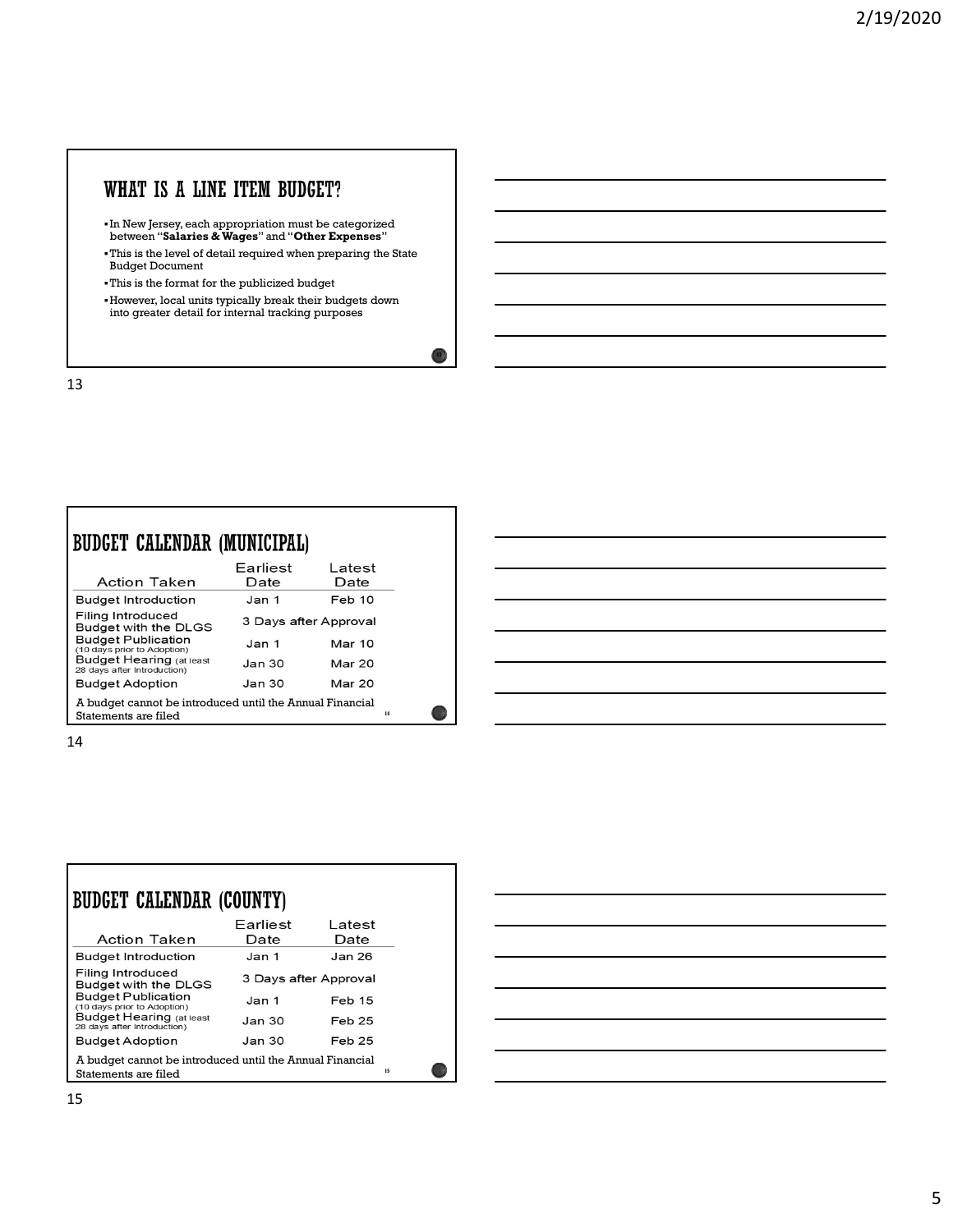#### **TEMPORARY BUDGET** (N.J.S.A. 40A:4-19)

- Provides for the operations of the local unit in the new budget year until the budget has been adopted
- Resolution must be adopted within the first 30 days of the new year as well as any amendments
- Total Appropriations cannot exceed 26.25% of the prior year's appropriations excluding, Debt Service, Capital Improvement Fund & Public Assistance
- Why 26.25%?

16

#### WHY DO WE HAVE A TEMPORARY BUDGET?

- CASH BASIS BUDGETING:
- The State of New Jersey requires a Municipality to prove its Revenue Sources received and Cash Surplus (Fund Balance) on hand at the end of the year before it will allow you to even present a Budget
- This requirement results in a Budget introduction after the filing of the Annual Financial Statements

17

#### **BUDGET AUTHORIZATION**

- The municipal governing body is responsible for the final adoption of the municipal budget
- The budget must be introduced no later than February 10th and 3 copies must be filed with the Director of the DLGS within 3 days
- The budget must be published at least 10 days prior to the public hearing, which must be at least 28 days after approval
- $\bullet$  It can be adopted no later than March 20th, or the date established by the Director of the DLGS
- 3 certified copies must be filed with the division and 1 certified copy must be filed with the county board of taxation

 $18)$ 

 $16<sub>1</sub>$ 

 $17)$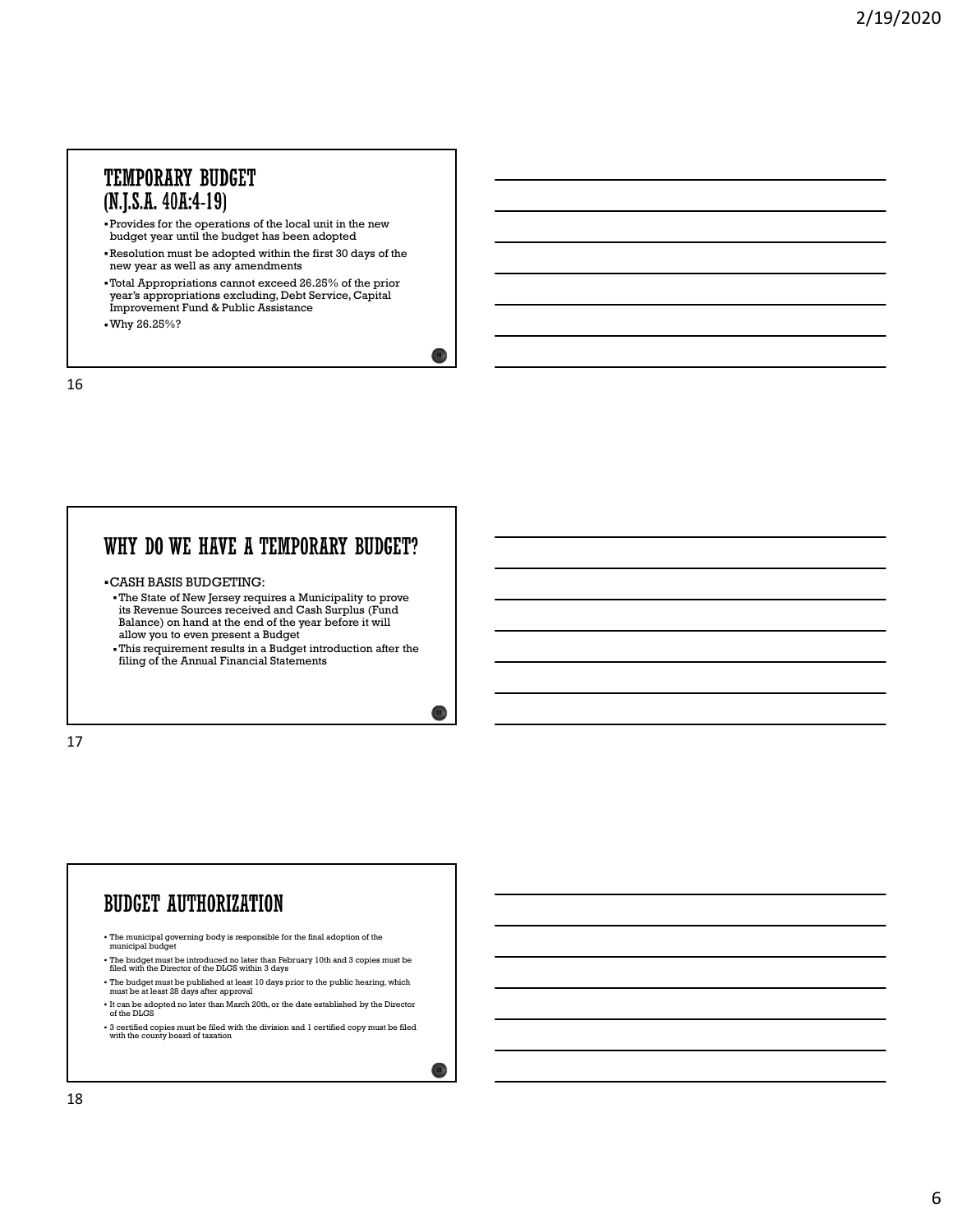## **BUDGET AUTHORIZATION (CONT'D)**

- The purpose of the public hearing is to allow the citizens an opportunity to review the budget, ask questions, and provide their opinions
- The Municipal Budget must be posted on the town's website when the budget is read by title only at a public meeting
- A budget must be adopted by a majority of the full membership of the governing body and the second contract of the second contract of the second contract of the second contract of the second contract of the second contract of the second contract of the second contract of the second contract of the se
- If a governing body fails to adopt the budget by March 20th or the latest date set<br>forth by the DLGS then the DLGS is required to prepare the budget<br>• In such event, then each operating appropriation will be identical to

 $19<sup>3</sup>$ 

20  $\lambda$ 

19

#### **BUDGET AUTHORIZATION (CONT'D)**

The governing body may amend the budget prior to the time of holding the public hearing and during or after the public hearing. No amendment will become effective without a public hearing and publication of the amendment, if the amendment:

- 1. Adds a new item of appropriation in an amount in excess of 1% of the total of appropriations as stated in the approved budget
- 2. Increases or Decreases any item of appropriation by more than  $10\%$
- 3. Increases the amount to be raised by taxation more than 5%, unless the same is made to include an emergency appropriation

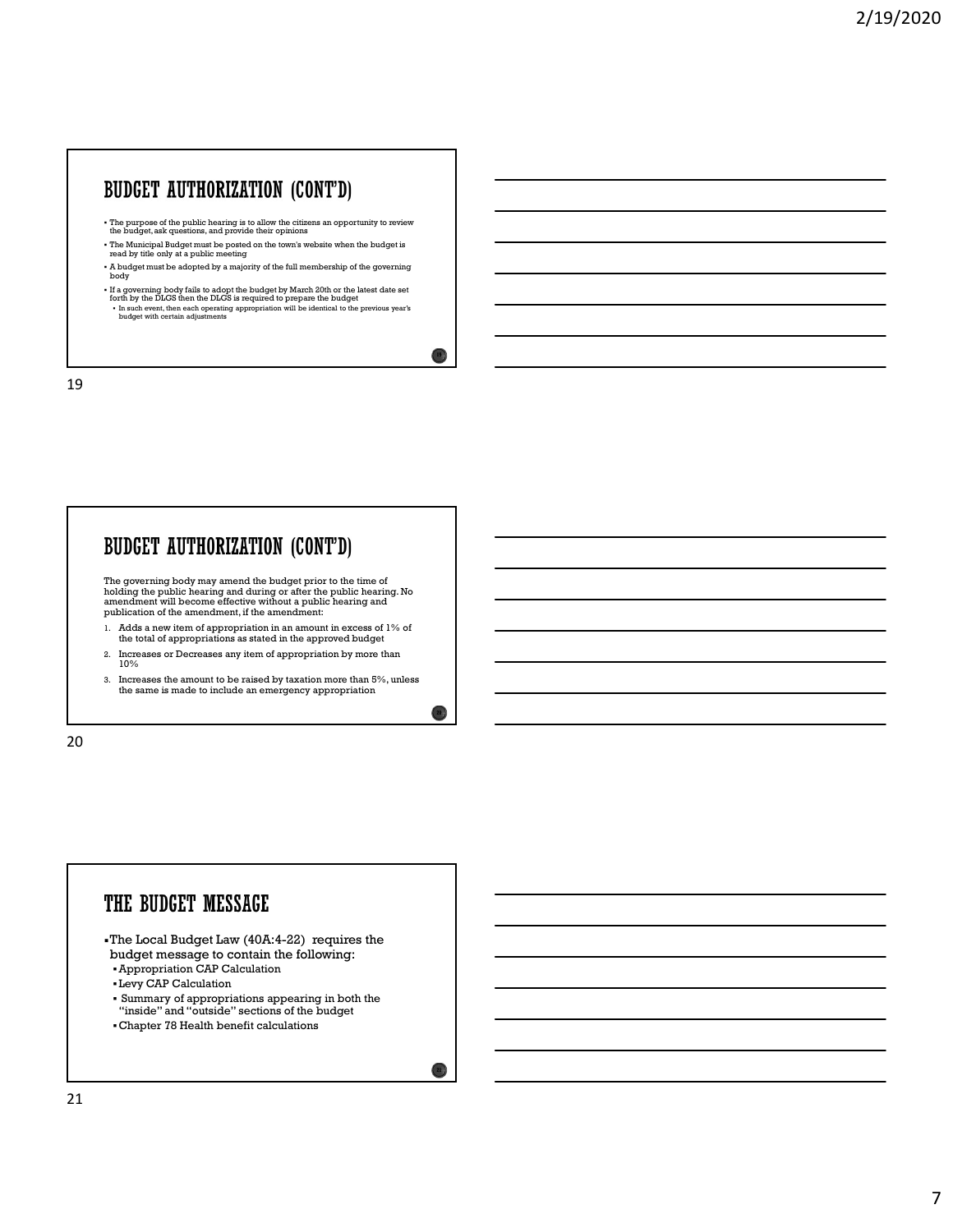# **CURRENT YEAR BUDGET VS.**

- A Budget is active for a two year period of time
- The second year of the Budget is to serve as a catch up period for bills that were not paid during the initial year of the Budget
- In order to charge against the reserve year budget, the goods had to have been received or services rendered in the year of that budget

 $22)$ 



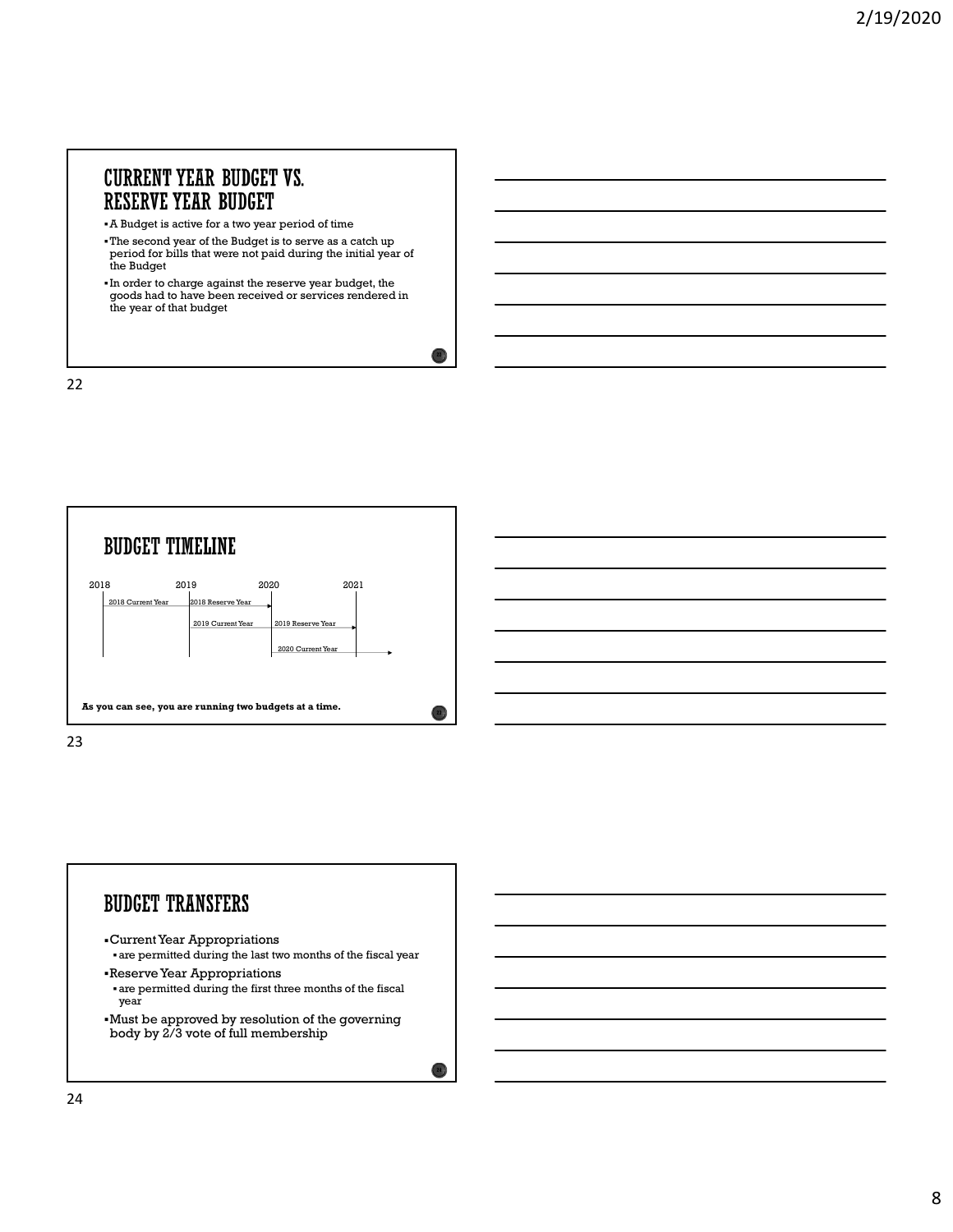#### **OVER EXPENDITURE OF BUDGET** N.J.S.A. 40A:4-57

- No person shall expend any money, where an appropriation has not been provided, in excess of the amount appropriated for said purpose
- Violation of this section is a misdemeanor, and is subject to penalties under the criminal laws of the State of New Jersey

 $25.1$ 

 $26\%$ 

 $27)$ 

25 and 25 and 25 and 25 and 25 and 25 and 25 and 26 and 26 and 26 and 26 and 26 and 26 and 26 and 26 and 26 an

#### **BUDGET AMENDMENTS CHAPTER 159 OF THE PUBLIC LAWS OF 1948**

- Corrections of Title, Text or Amount (N.J.S.A. 40A:4-85)
- Insertion of Special Items of Revenues and Appropriations (N.J.S.A. 40A:4-87)
- Both require a local unit resolution and the approval of the DLGS Director

26 and the contract of the contract of the contract of the contract of the contract of the contract of the contract of the contract of the contract of the contract of the contract of the contract of the contract of the con

#### **EMERGENCY APPROPRIATIONS** N.J.S.A. 40A:4-46 THRU 4-55

"A local unit may make emergency appropriations, after the adoption of the budget, for a purpose which is not foreseen at the time of the adoption thereof, or for which adequate provision was not made therein."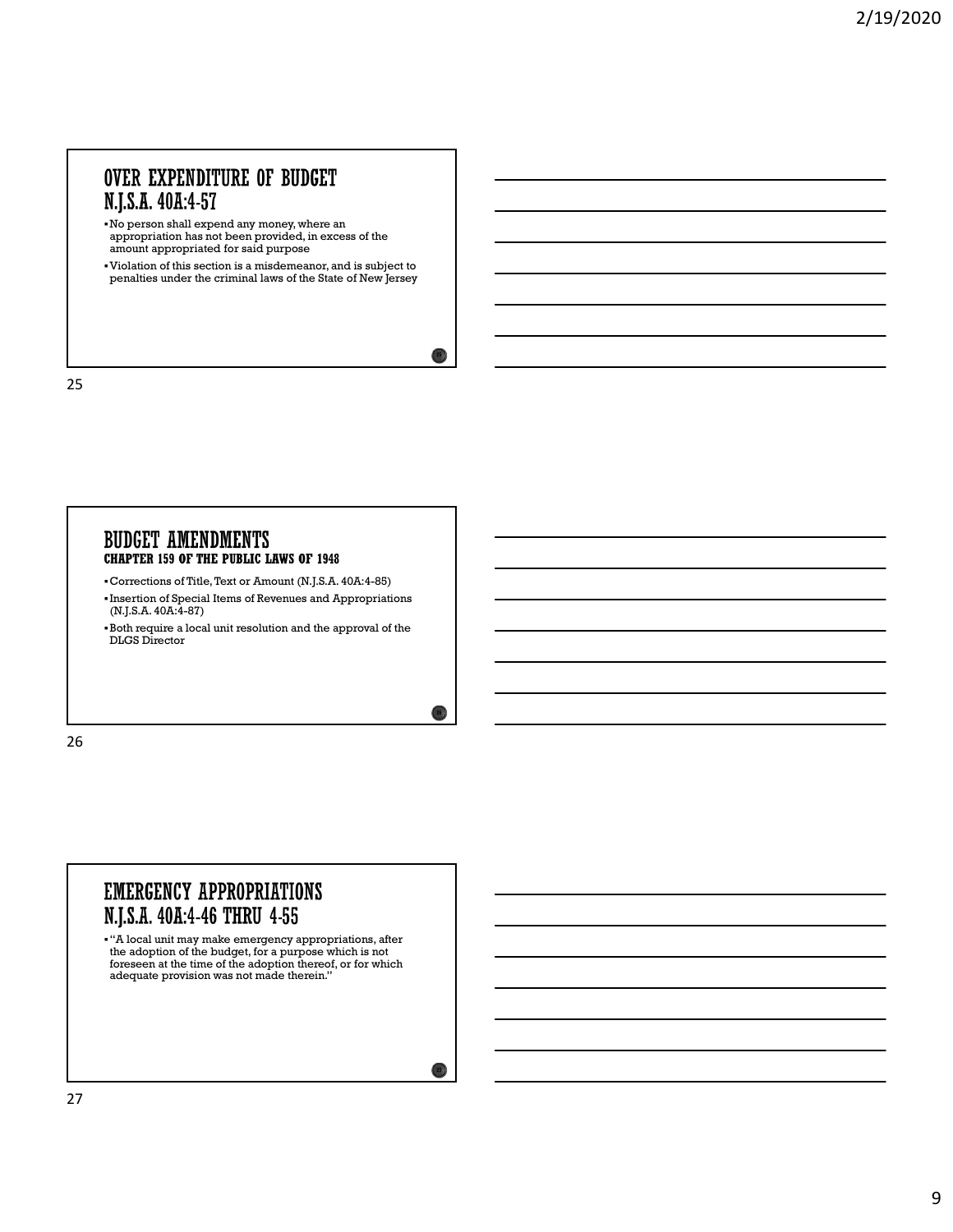### "CAP" LAW N.J.S.A. 40A:4-45

First enacted into law on August 18, 1976.

- Amended throughout the years to accommodate current economic conditions and specific needs in the State.
- Limits the increase in appropriations to that of the "Implicit Price Deflator". Referred to as the Index Rate.

28 a march 200 and 200 and 200 and 200 and 200 and 200 and 200 and 200 and 200 and 200 and 200 and 200 and 200

 $29\%$ 

 $30\text{ J}$ 

- Limited to 5% before requiring a referendum
- CAP Banking is Automatic

28

#### "CAP" LAW N.J.S.A. 40A:4-45

- P.L. 2004, Chapter 74 "Fair & Immediate Relief" Removed reference to the "Implicit Price Deflator" and replaced it with the Cost of Living Adjustment (COLA). Based upon the traditional federal government inflation rate that the contract of the contract of the contract of the contract of the contract of the contract of the contract of the contract of the contract of the contract of the contract of the contract of the contract of the
- $\textup{\textbf{c}}$  CAP is now limited to 2.5% or the COLA, whichever is less less
- Can go to 3.5% if an Ordinance is Passed (Index Rate)
- CAP Banking is no longer automatic

29

#### "CAP" LAW N.J.S.A. 40A:4-45 P.L. 2010, Chapter 44 "2% Levy CAP" 2% Tax Levy CAP is now required Exceptions favor State Discretion not local control Pension Costs Health Benefit Costs Debt Service & Capital Items Emergency Declared by the Governor